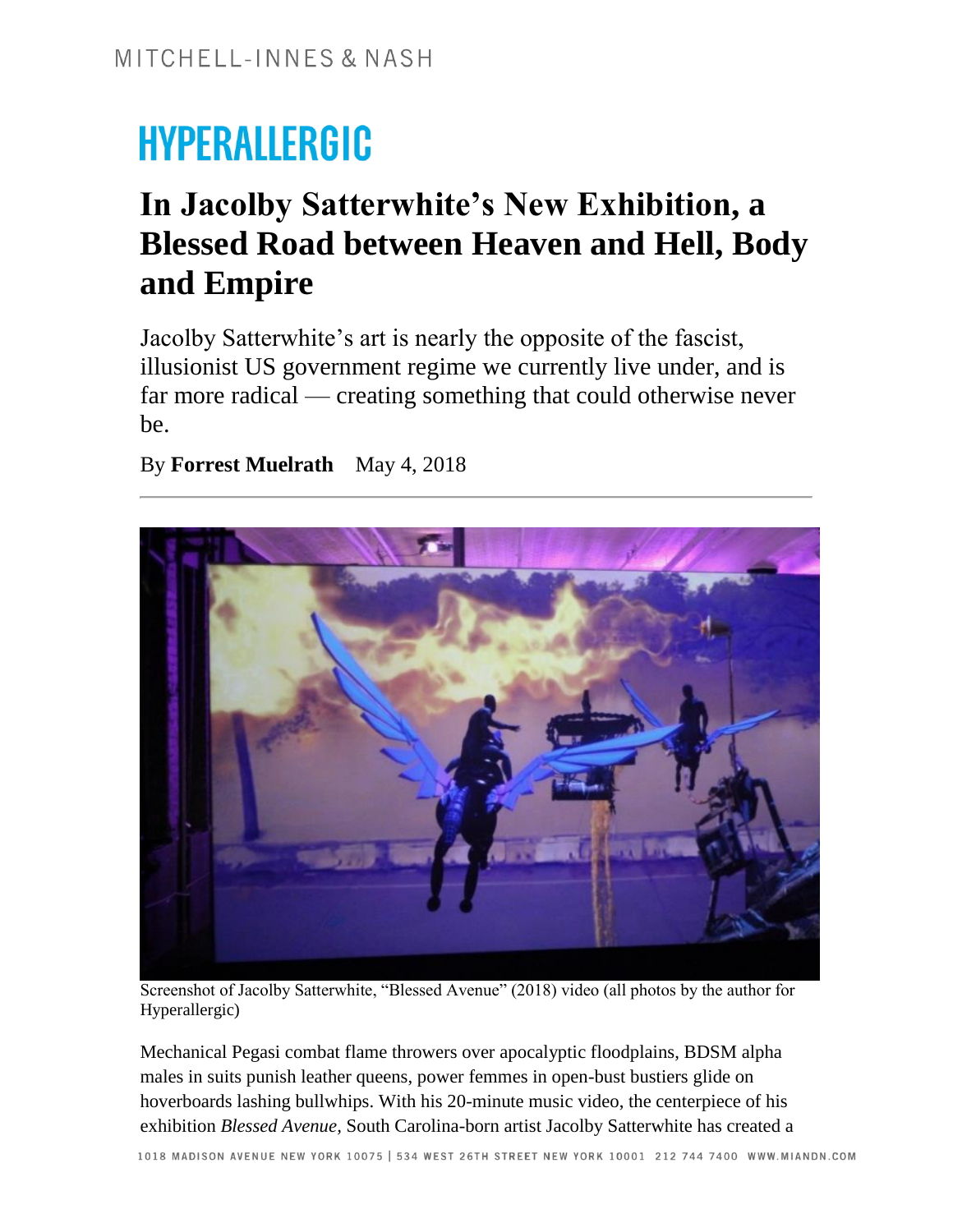#### MITCHELL-INNES & NASH

simulated battlefield for training cyborgs to fight authoritarian plutocrats in our present digital wasteland.

The video "Blessed Avenue," (2018) which shares the same title as the exhibition, hovers in an otherwise darkened gallery on an approximately nine-feet-by-16-feet screen, with a gorgeous electro-spiritual soundtrack thumping in surround sound. The far end of the room behind the screen is aglow with a purple neon sign that reads "Pat's"— for Satterwhite's deceased mother and fellow artist, Patricia Satterwhite. The purple of the sign will likely be familiar to anyone who has spent time with Satterwhite's videos. His colors consistently bring to mind a pallete of eyeshadow, specifically the soft and glittery smoky plum, chocolate rosewood, deep gold and antique olive, and other colors found in Natasha Denona Eyeshadow Palette 28 (Purple-Blue).



Jacolby Satterwhite, "Blessed Avenue" (2018) video on view at Gavin Brown's Enterprise

At the peaceful center of "Blessed Avenue," the artist practices martial arts (capoeira?) in an empty alleyway. We must imagine he's prepping for battle — not only physical but also ontological. This spiritual core contrasts with a sadistic, machine-driven social and political infrastructure in which the video is set. The press-release appropriately cites his work as referring to Hieronymus Bosch for this psychedelic dualism that contrasts heaven and hell, and the body versus empire. However, the digitally animated environment may have been built from the remnants of a demolished hard drive once filled with the data of an expertly curated selection of old-guard leather porn, biker films, and sci-fi flicks.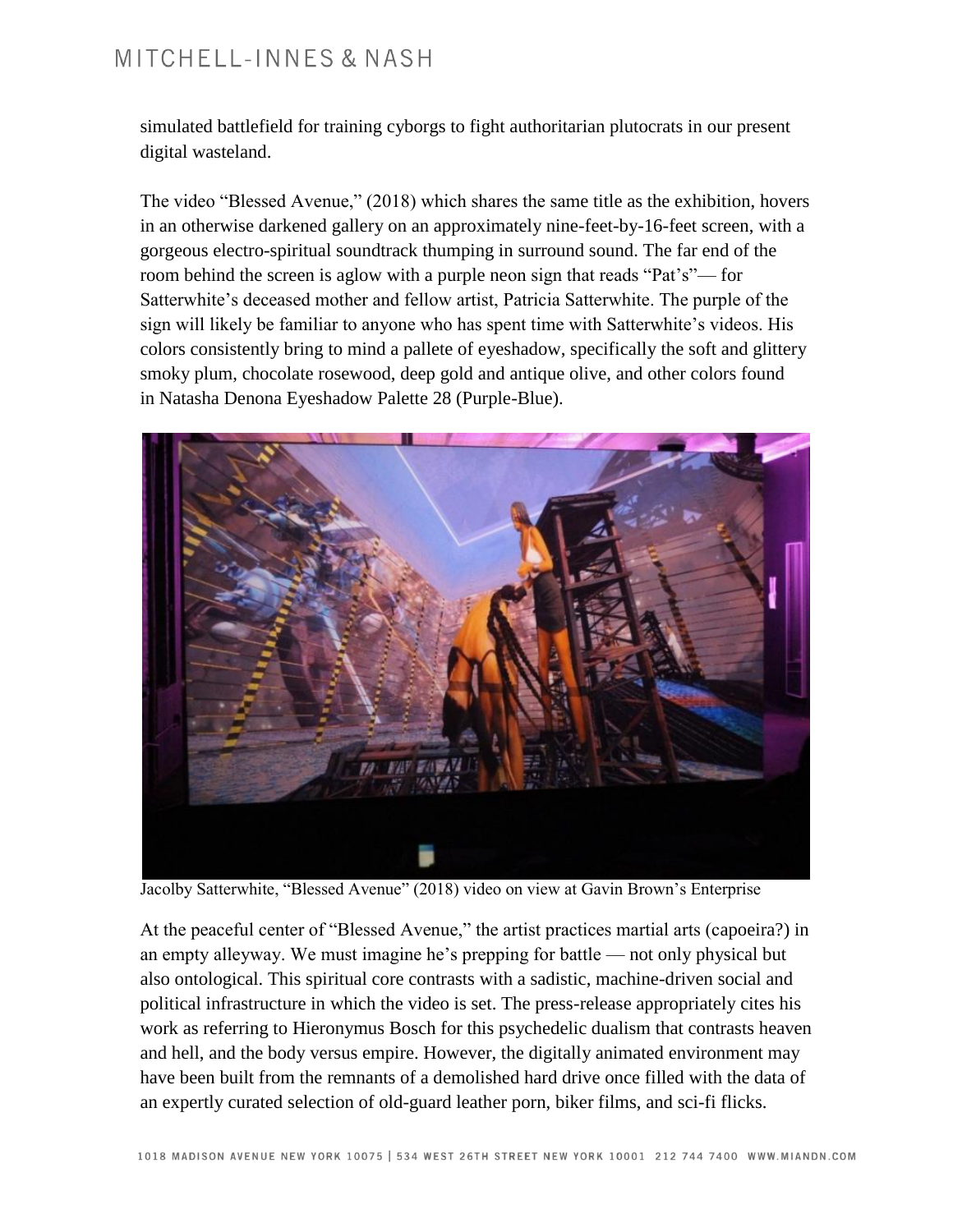## MITCHELL-INNES & NASH

Sinewy hardware cables leech from the flesh of BDSM performers, as if sapping the libidinal energy that powers the internet.



Jacolby Satterwhite, "Blessed Avenue" (2018) video on view at Gavin Brown's Enterprise

Many of the video's frames are set within a landscape that appears to extend beyond normal constraints of space and time. Created with Maya animation software, neon grids, constellations of fiber optic cables, waves of liquid or colorful gasses are all in constant motion in the background. At first, I was confused whether the setting was outer space or deep ocean — humanoid characters seem to be protected from the background elements in glass enclosed ecological systems (biodomes), one might expect to see in old science fiction movies. But Satterwhite's world is more original than classic sci-fi. Ultimately, it is a mythical place created by the fantasies of cyborgs — possibly a digital hereafter.